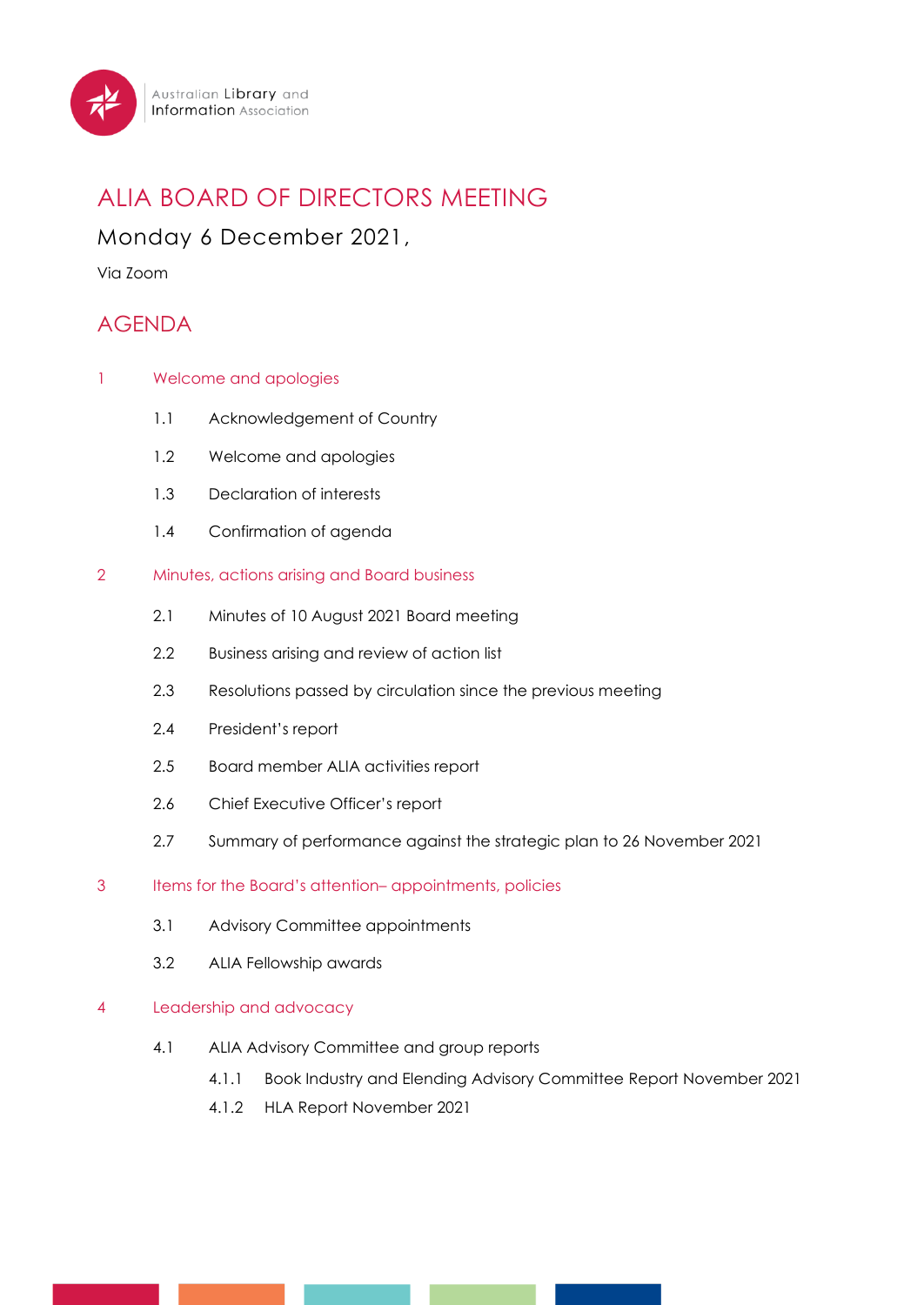- 4.1.3 International Relations Advisory Committee ToR 25 August 2021
- 4.1.4 ALIA Research Fund Committee meeting 27 October 2021
- 4.1.5 APLA Report November 2021
- 4.2 ALIA School Libraries Advisory Committee Guidelines on the balance of tasks for teacher librarians
- 4.3 ALIA groups and committees review
- 4.4 First Nations Expert Advisory Group

#### 5 Members and membership

- 5.1 ALIA relief fund
- 5.2 New database and website update
- 6 Education, professional development, publishing and conferences
	- 6.1 Professional Pathways update
		- 6.1.1 Technical report presentation Dr Gill Hallam
	- 6.2 ALIA National 2022 conference

#### 7 Future proofing

- 7.1 Finance report October 2021
- 7.2 2022 ALIA Operational and Capital Expenditure Budget
- 7.3 ALIA Reserves investment portfolio summary October 2021
- 7.4 ALIA Risk register update
- 7.5 Constitution Amendment proposal
- 7.6 ALIA Board Skills matrix and development program
- 7.7 Climate Active Certification

#### 8 Other business

- 8.1 ALIA Board election update
- 8.2 2022 ALIA Board calendar
- 8.3 Take home messages